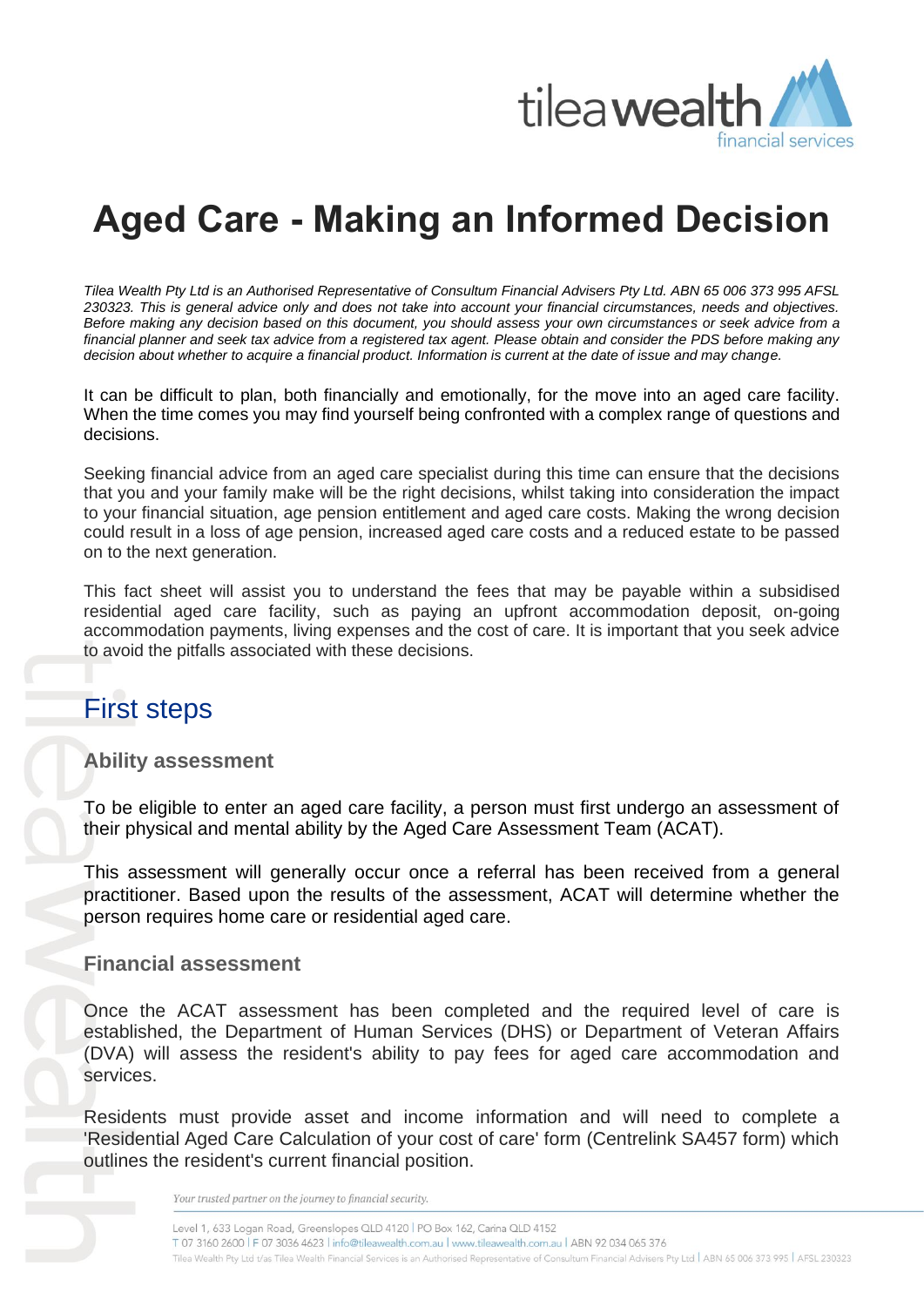The financial assessment will consider the amount of income and assets that the resident has at the time that they enter aged care accommodation. It is important to note that failure to complete the form may result in the client being charged higher fees across the different categories.



Your financial adviser can help you to complete this form. They can also tell you if it is worthwhile to delay completing the form when negotiating the aged care fees upon entry into the aged care facility.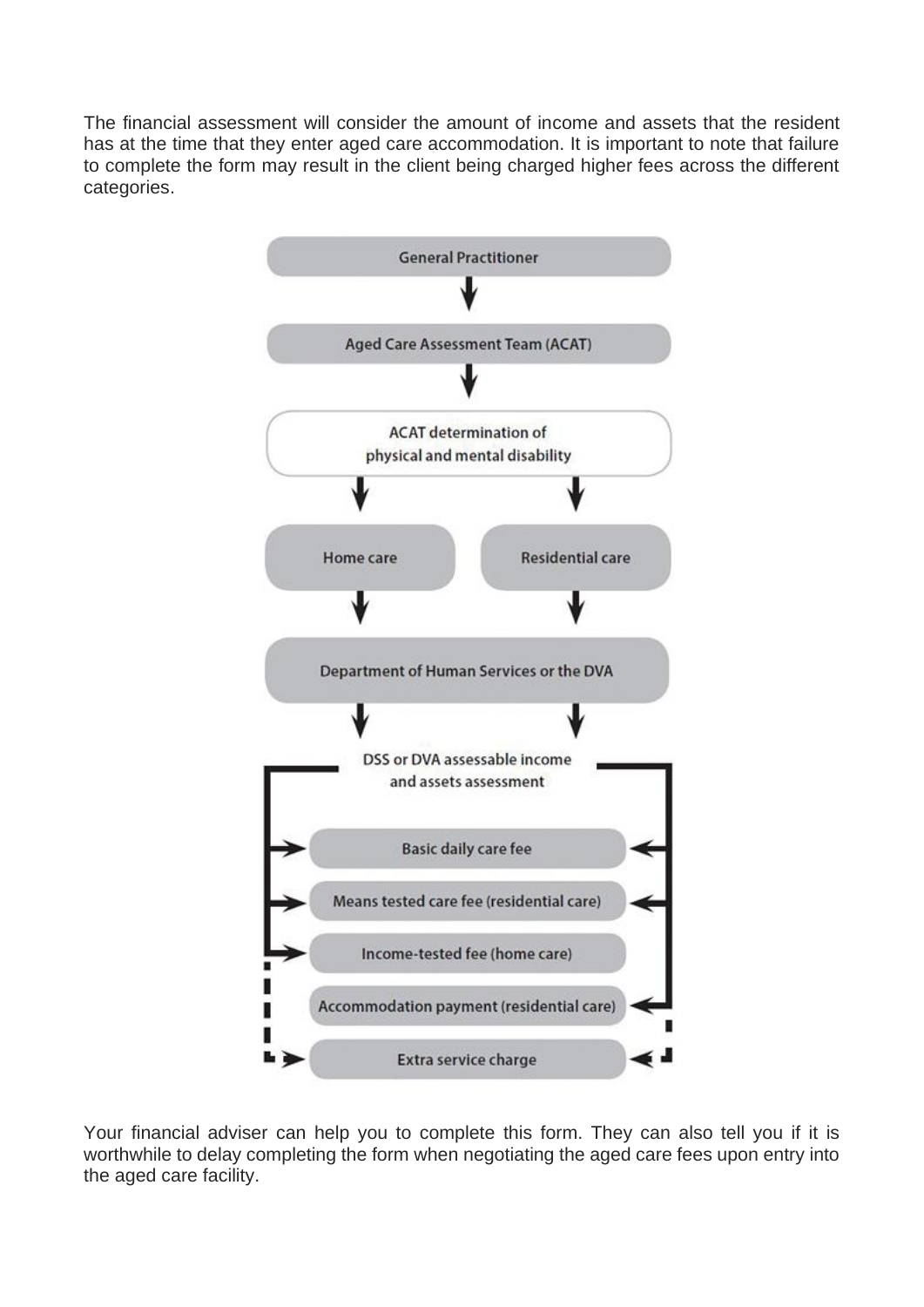# **Types of fees**

Aged care homes charge a range of fees to cover care, accommodation costs and living expenses. These can vary enormously between facilities and from resident to resident. You may be charged for the care and services provided as follows:

- **Basic daily fee** as a contribution toward the costs of daily living.
- **Means tested care fee** as a contribution towards the cost of care.
- **Accommodation payment or contribution** as a payment of or contribution towards accommodation costs.
- **Extra service fees** apply to residents occupying extra service places which provide a higher standard of accommodation services and food.

It is important that consideration is given to how a resident's assets and income are structured as this can have a direct impact on the amount of fees that they will be asked to pay upon entry and in the future. However, the level of daily fees and accommodation payments can be negotiated with the aged care providers.

#### **Basic daily fees**

Residents in aged care can be asked to pay a basic daily fee as a contribution towards living expenses such as meals and refreshments, cleaning, laundry, heating and cooling. The basic daily fee for all permanent residents who enter an aged care home is 85 per cent of the annual single basic age pension. This is the maximum fee for all residents.

|                                             | Maximum per day |
|---------------------------------------------|-----------------|
| Resident contribution (as of 20 March 2021) | \$52.71         |

The basic daily fee is indexed on 20 March and 20 September each year in line with the indexation increases to the age pension.

#### **Means tested care fee**

Residents in permanent aged care may be asked to pay a means-tested care fee in addition to the basic daily fee. Residents with a means tested amount (based on assessable assets and income) above the maximum accommodation supplement may be asked to pay a means-tested care fee.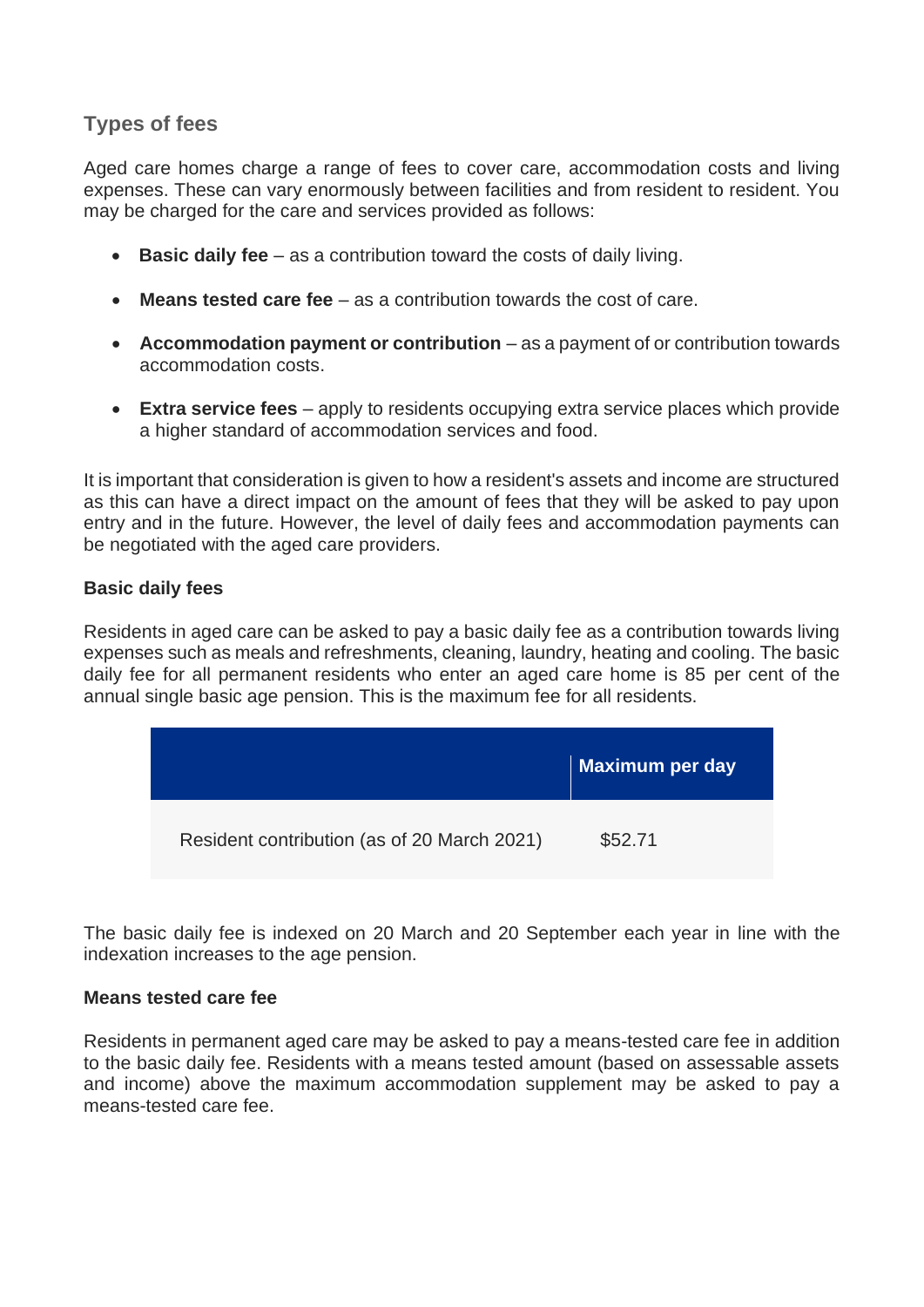There are annual and lifetime caps that apply to the means tested care fee, as follows:

|              | <b>Caps</b> |
|--------------|-------------|
| Annual cap   | \$28,338.71 |
| Lifetime cap | \$68,012.98 |

**Note:** The basic daily fee does not count towards these caps.

## **Accommodation payments**

Residents with sufficient assets and income may be asked to pay an accommodation payment. The Government sets the minimum assets a person must be left with if they pay at least part of their accommodation costs by refundable lump sum. A person cannot be asked to pay a refundable lump sum that would leave them with less than the minimum asset amount.

Minimum asset amount (as of 20 March 2021) \$51,000\*

\* Per person for a couple and excludes the family home if a spouse remains within the home.

There are payment options for the accommodation payment. The accommodation payment can be paid as a:

- Refundable lump sum
- Daily payment
- Combination of refundable lump sum and daily payment.

Where accommodation payments are payable, the amounts and payment methods can vary – they can be negotiated with the aged care provider, but it cannot exceed the advertised amount.

If the resident chooses not to pay the entire accommodation payment as a lump sum to the aged care facility, interest can be charged on the unpaid amount. This is known as a daily payment. The maximum interest rate charged is determined by the Government and the maximum permissible interest rate for all new residents entering care between 1 April 2021 – 30 June 2021 is 4.01%.